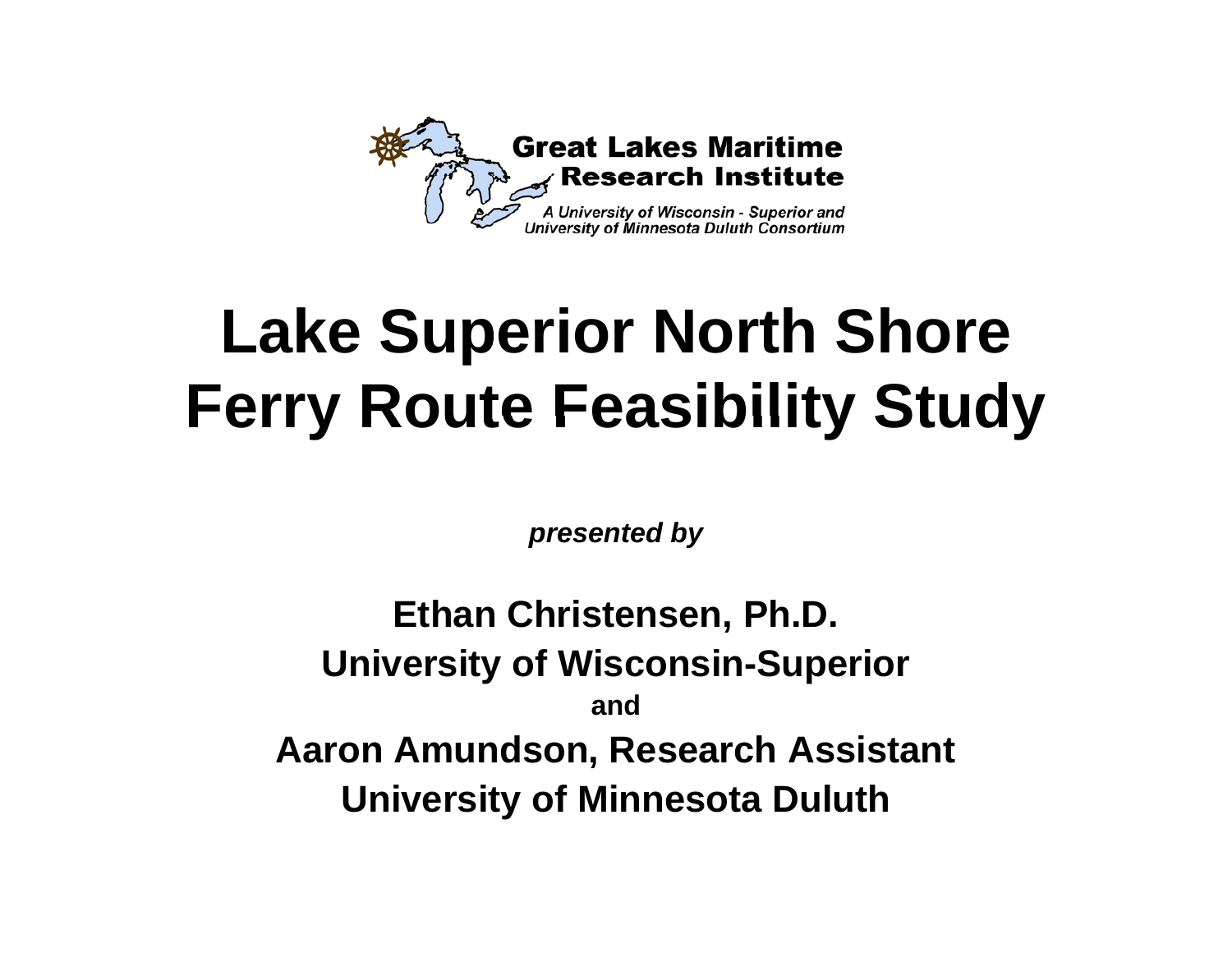## **Problem Audit**

#### ¾ **History of the Problem**

**Ferr y y Histor y – Incan Su perior – Twin Ports Tourism – Hi g y hwa y 61**

#### ¾ **Alternative Courses of Action**

**Passenger – Passenger/Car - Passenger/Freight**

**Twin Ports – Grand Marais – Thunder Bay**

#### ¾ **Criteria for Evaluating Alternatives**

**Delivering Passenger Value – Profitability**

#### ¾ **Information Needed to Assess Feasibility of Ferry Service**

**Passenger Demand - Market Segments – Facilities - Price**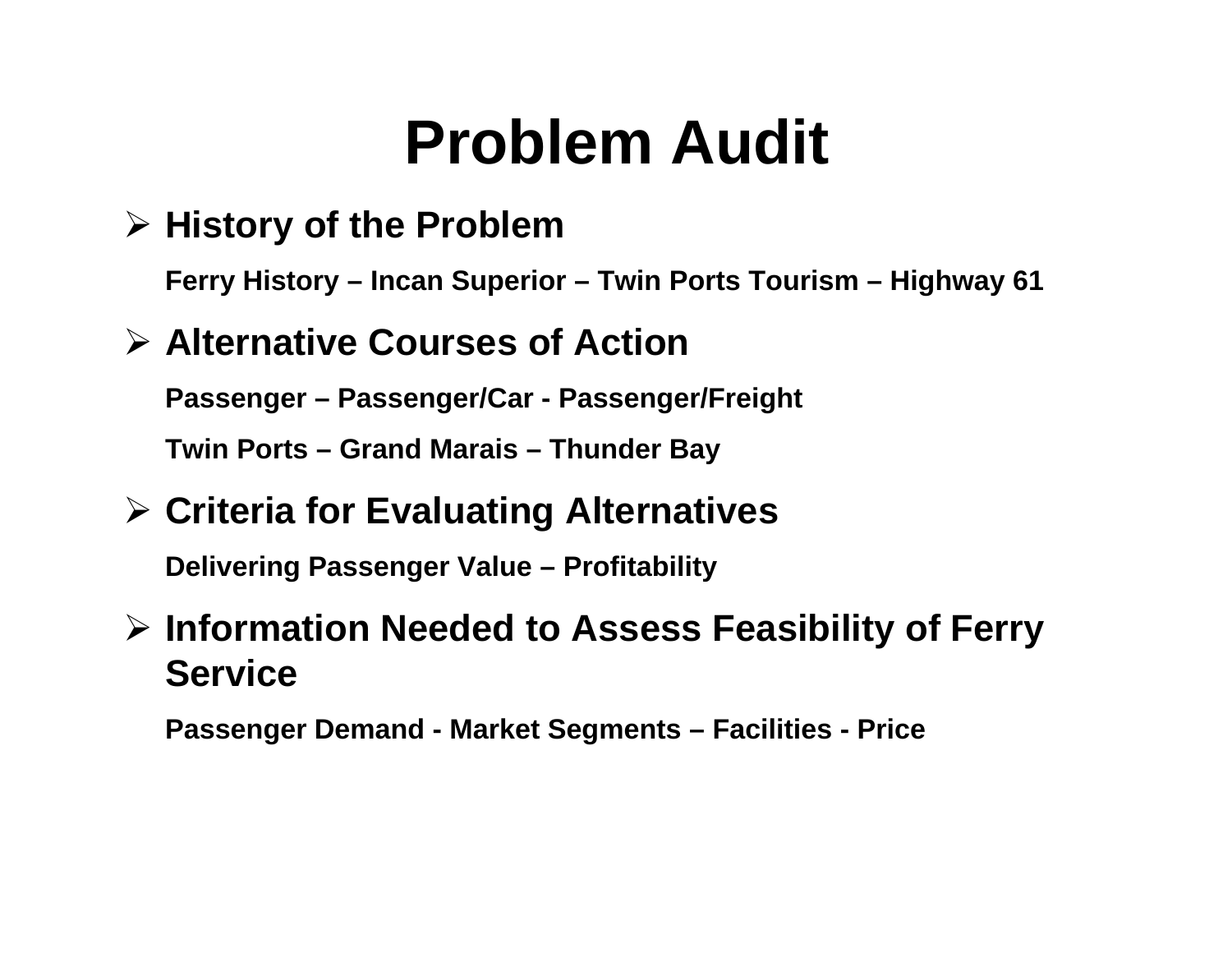#### **Research Problem Definition**

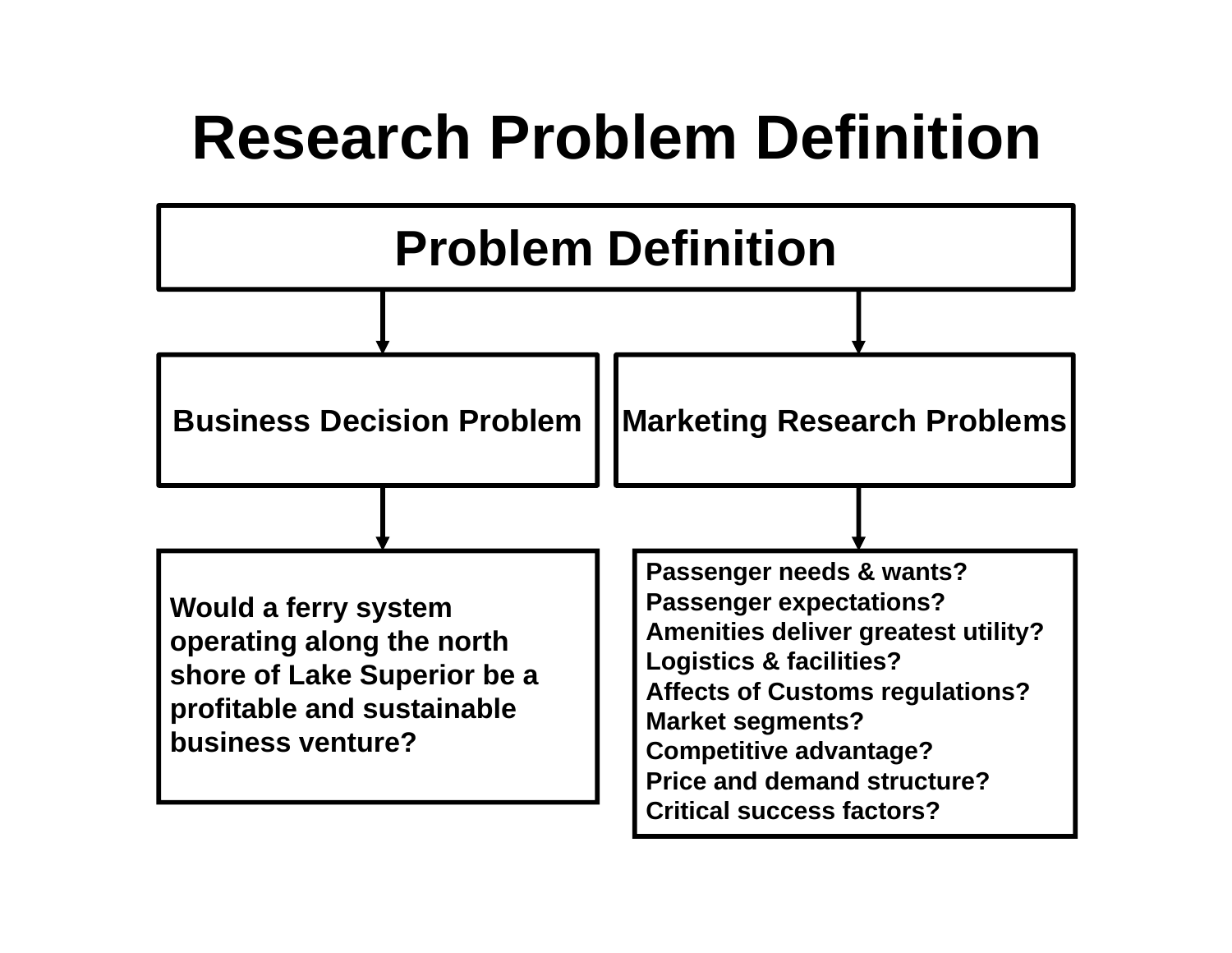## **Research Design: Transferable**

¾Develop research design to serve as framework or "blueprint"

>Develop procedures for obtaining information needed to assess routes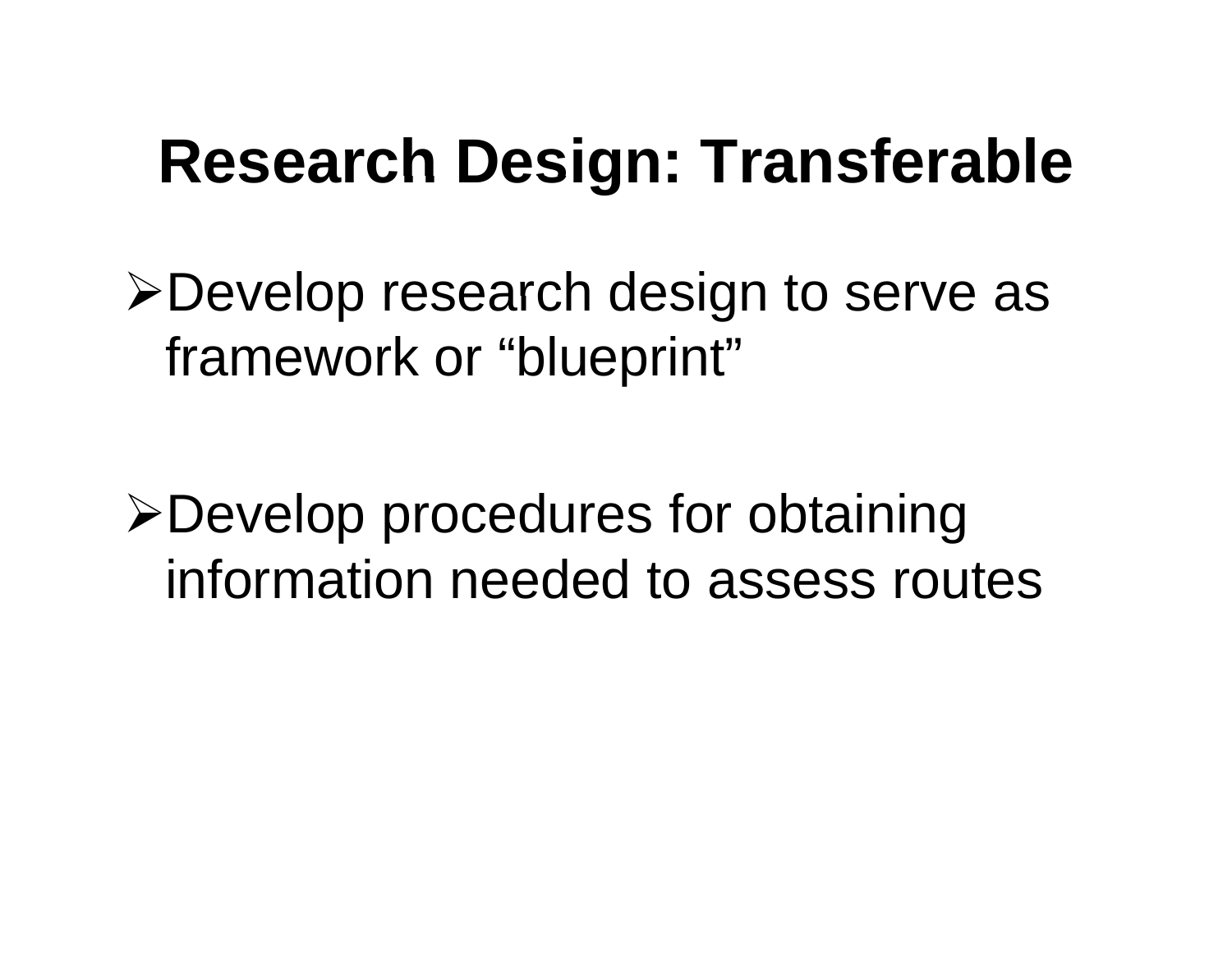## **Research Design: Exploratory**

- ¾ **Focus on Discovery and Exploration (not quantitative)**
- ¾ **Flexible and Versatile (evolves with discovery)**
- ¾ **Identify Key Variables and Relationships (for further examination)**
- ¾ **Gain Insight for Developing Transferable Methodology**
- > Establish Priorities for Further Research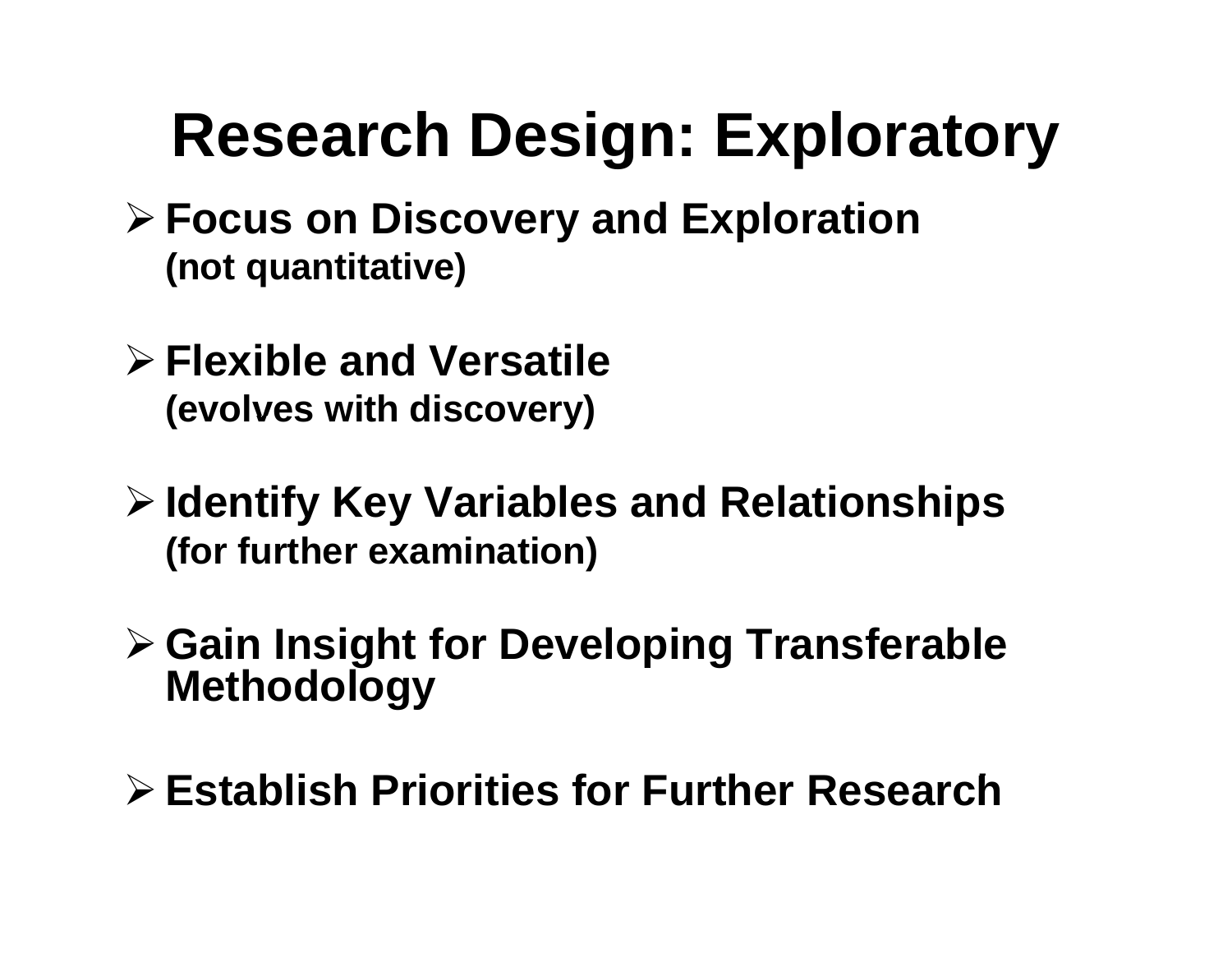#### **Approach to Problem Problem**

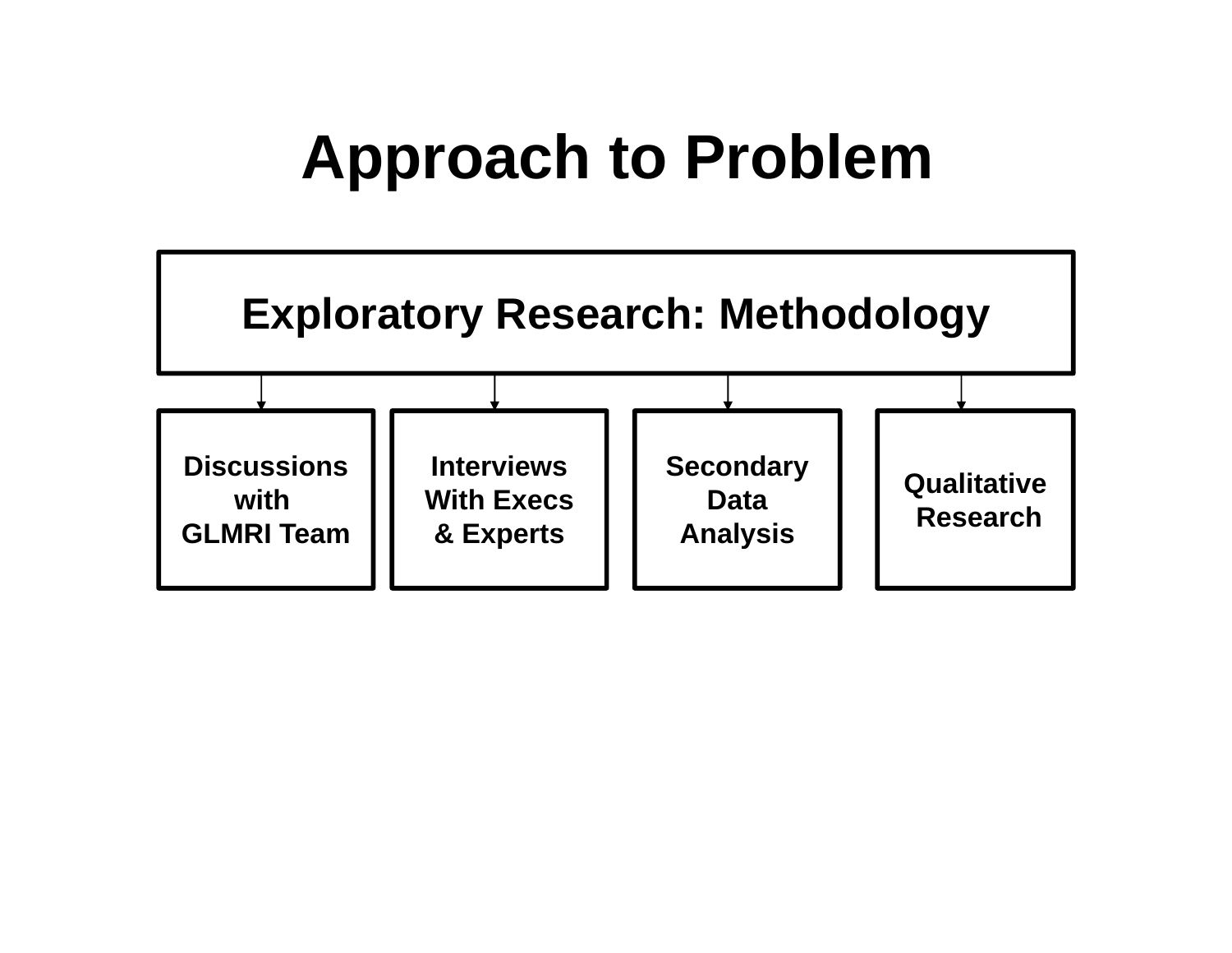#### **Qualitative Data Collection Points**

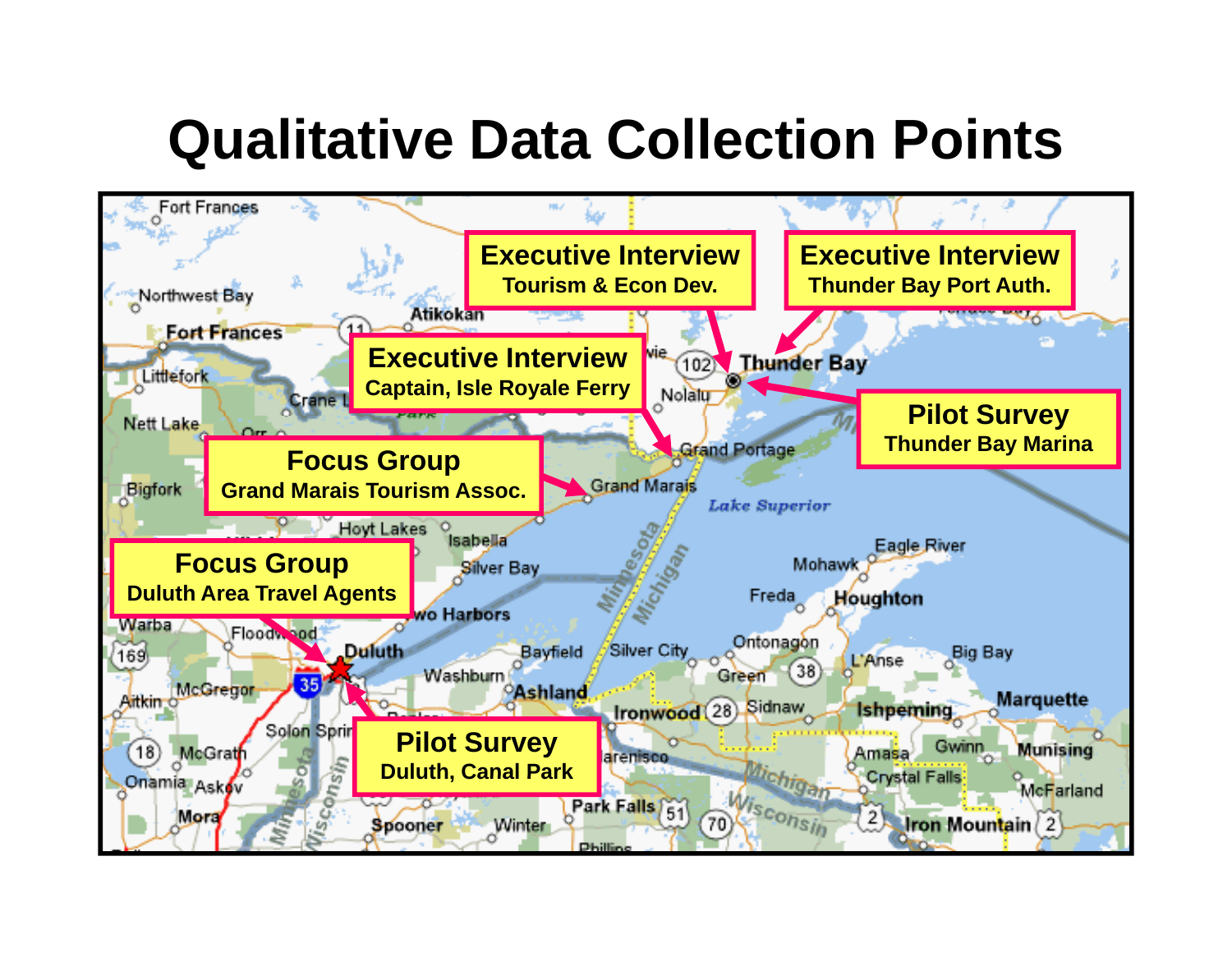## **Research Objectives**

- $\blacktriangleright$ **Gain insight into traveler perceptions of the word "ferry boat"**
- $\blacktriangleright$ **Discover current trends in tourism in the Lake Superior region**
- $\blacktriangleright$ **Understand travelers' expectations when they travel in the region**
- ¾**Identify target markets with propensity to use ferry travel**
- $\blacktriangleright$ **Discover which attributes of ferry travel would deliver the greatest utility**
- $\blacktriangleright$ **Identify the critical success factors for a ferry route**
- $\blacktriangleright$ **Identify factors which will provide ferry transit with a competitive advantage**
- $\blacktriangleright$ **Explore pricing structure variables and a range of potential price points**
- $\blacktriangleright$ **Explore the range of landside activities for passengers**
- ¾**Gain insight into how customs regulations will affect the ferry experience**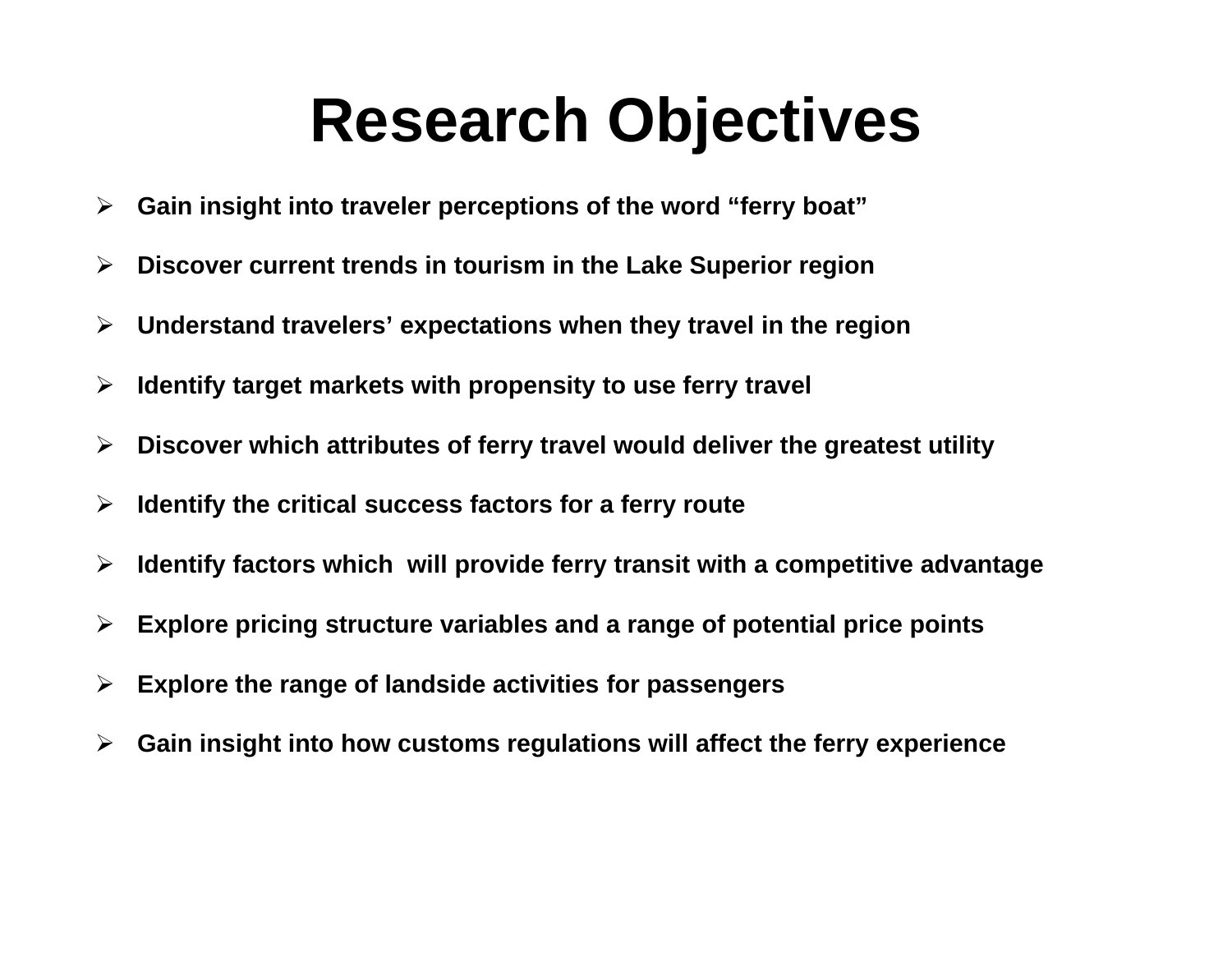#### **Ferry Boat: Perceptions**













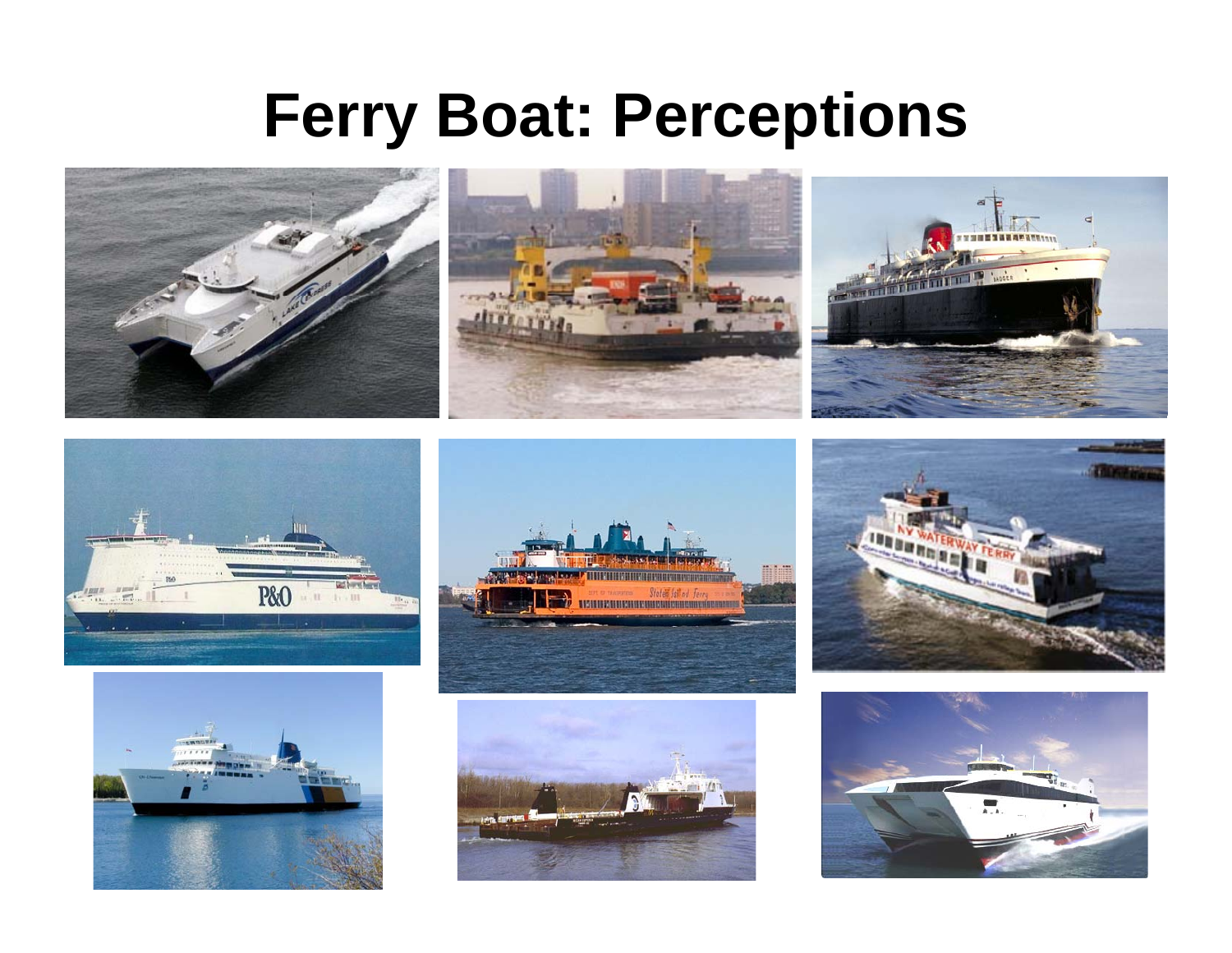## **Current Trends in Travel Industry**

- ¾ **One thing that comes to mind is adventure tourism** Jan Severson – Former Director, Grand Marais Tourism Assoc.
- ¾ **The health and wellness trend, and the adventure trend, and intergenerational travel experiences are all trends that are emerging**

Diane Brostrom, Director, Grand Marais Tourism Assoc.

- $\triangleright$  The notion of green or eco tourism is going to continue to grow Diane Brostrom - Grand Marais
- $\triangleright$  We are definitely noticing a decrease in tourism coming from **the U.S. since 2001 (9/11 )**

Katherine Ball, Thunder Bay Tourism & Economic Development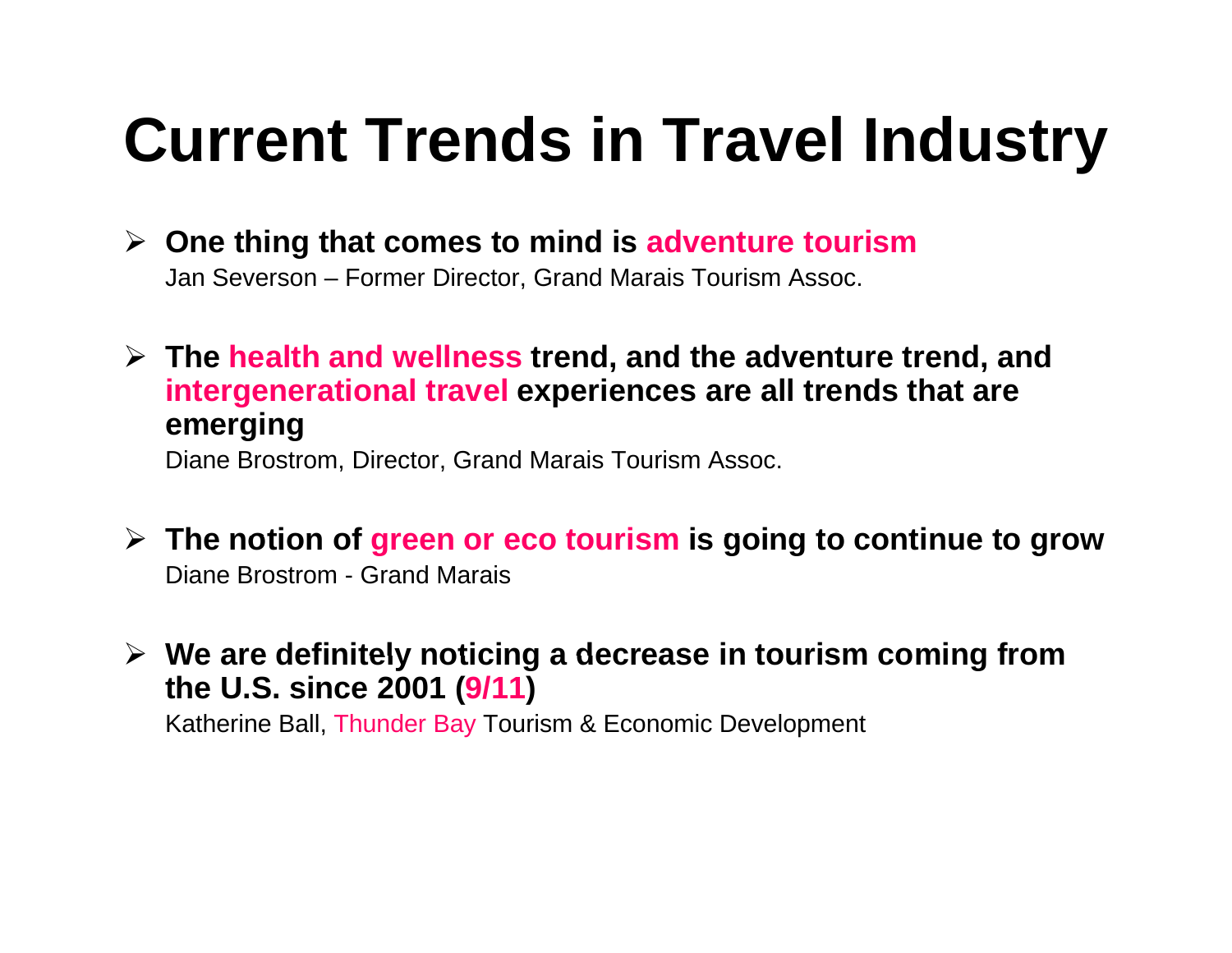#### **Demand**

- ¾ **People do come in asking about how they could take a harbor crui h h ld k i ise, or how they could take a cruise out on th bi l k he big lake** Diane Brostrom - Grand Marais
- $\triangleright$  30% of the people that come in ask how they can get out on the **Lake, non-fisher people, they just want to get out on the Lake** Diane Brostrom - Grand Marais
- ¾ **I think that if there was access to the Lake, probably 80% of the people that were in Grand Marais would take a boat ride** Jan Severson - Grand Marais
- ¾ **It seems like all we ever hear is, why can't we have a Canal Park** Katherine Ball, Thunder Bay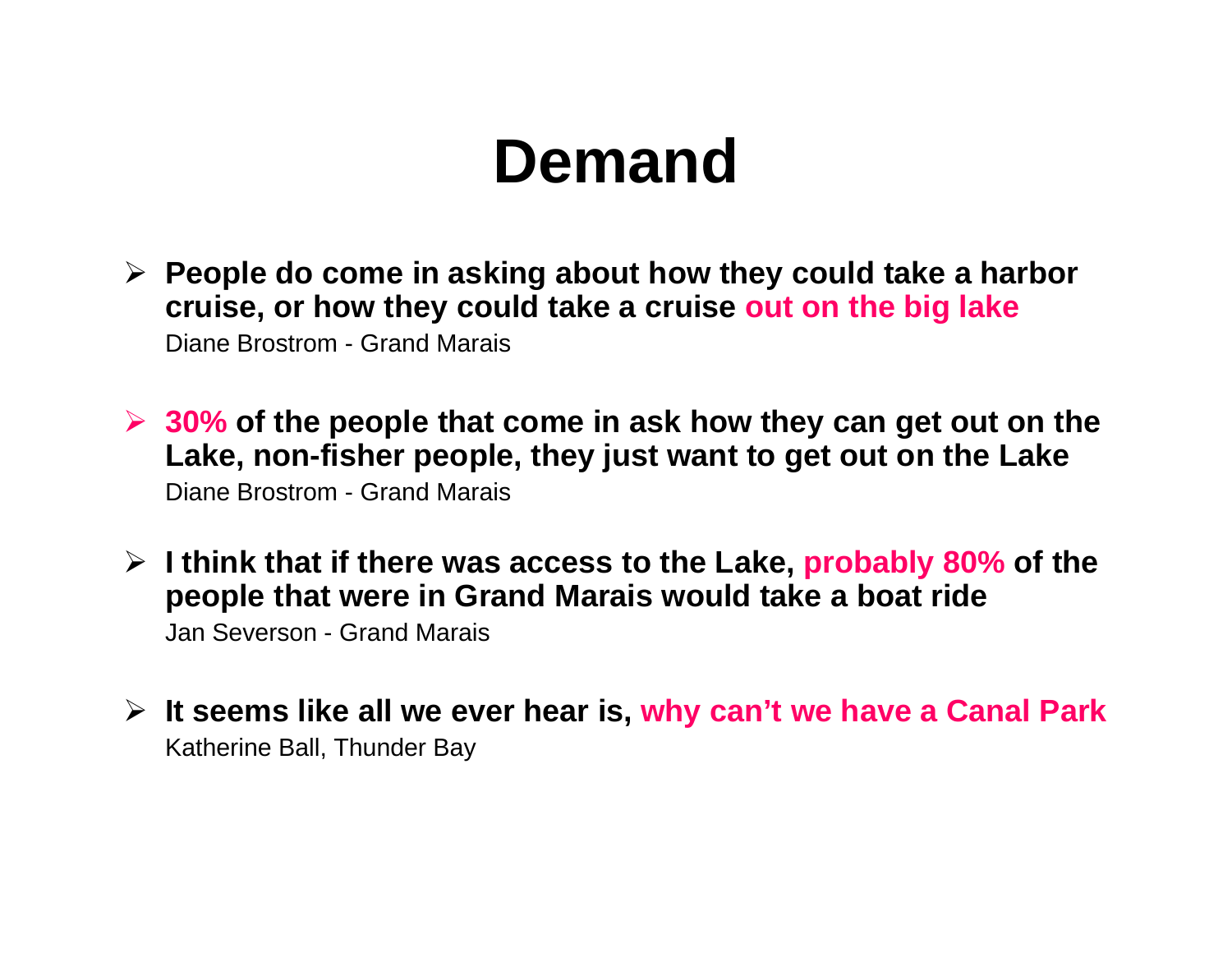## **Target Markets**

¾ **Twin Cities is our largest base, upper Midwest in general, Grand Marais doesn't have big airport, so we are a drive-to destination**

Diane Brostrom - Grand Marais

¾ **The growing need by environmentalists, by eco-minded people,**  nuts that just insist on deep, hard hiking, that is a market up **here that has been totally unexploited**

Earl Rogers – Duluth Travel Agency

**≻ The typical U.S. traveler to Thunder Bay is the extreme people, the outdoorsman, the fisherman, the kayakers, and the golfers, they are coming to do some sort of event**

Katherine Ball, Thunder Bay

¾ **You have to draw from somewhere else (besides Canada). You're talking world markets, you'll go through local people fast, and there won't be a huge repeat business**

Tim Heney, Chief Executive Officer, Thunder Bay Port Authority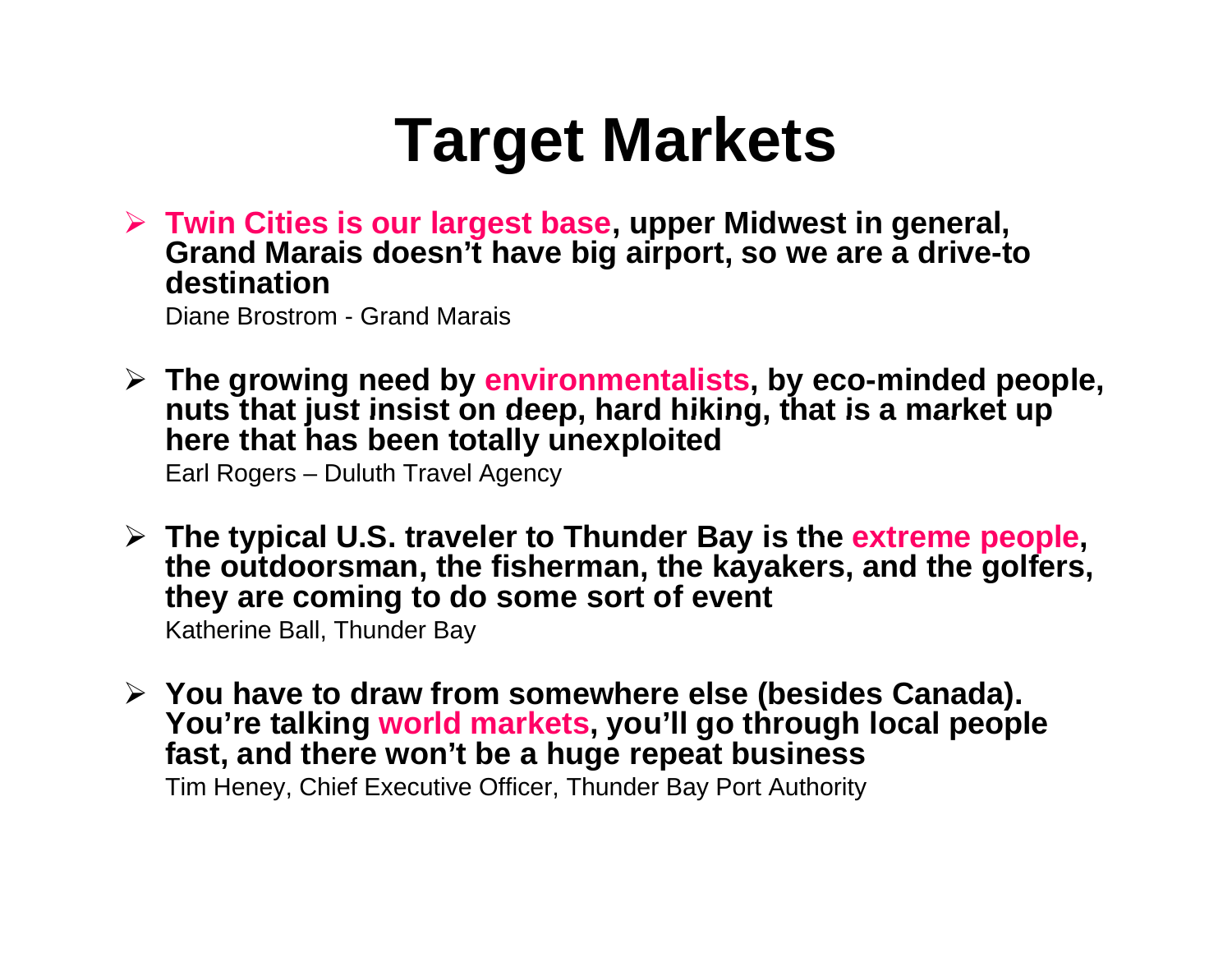## **Attributes and Amenities**

¾ **People need to come into shore so they don't perceive it as such a boring trip. It would be nice if every 2 hours there were some point of interest**

Jan Severson - Grand Marais

≻ Really good food, people don't like to be held up without good **food, that has been a complaint on our boat**

Jan Severson - Grand Marais

- ¾ **Good coffee, alcohol would be nice, maybe some wine and beer** Diane Brostrom - Grand Marais
- ¾ **Cocktails definitely, gambling would be an added bonus, coffee shop, bars, elite club, something for kids to do, video games, TV or something**

Katherine Ball - Thunder Bay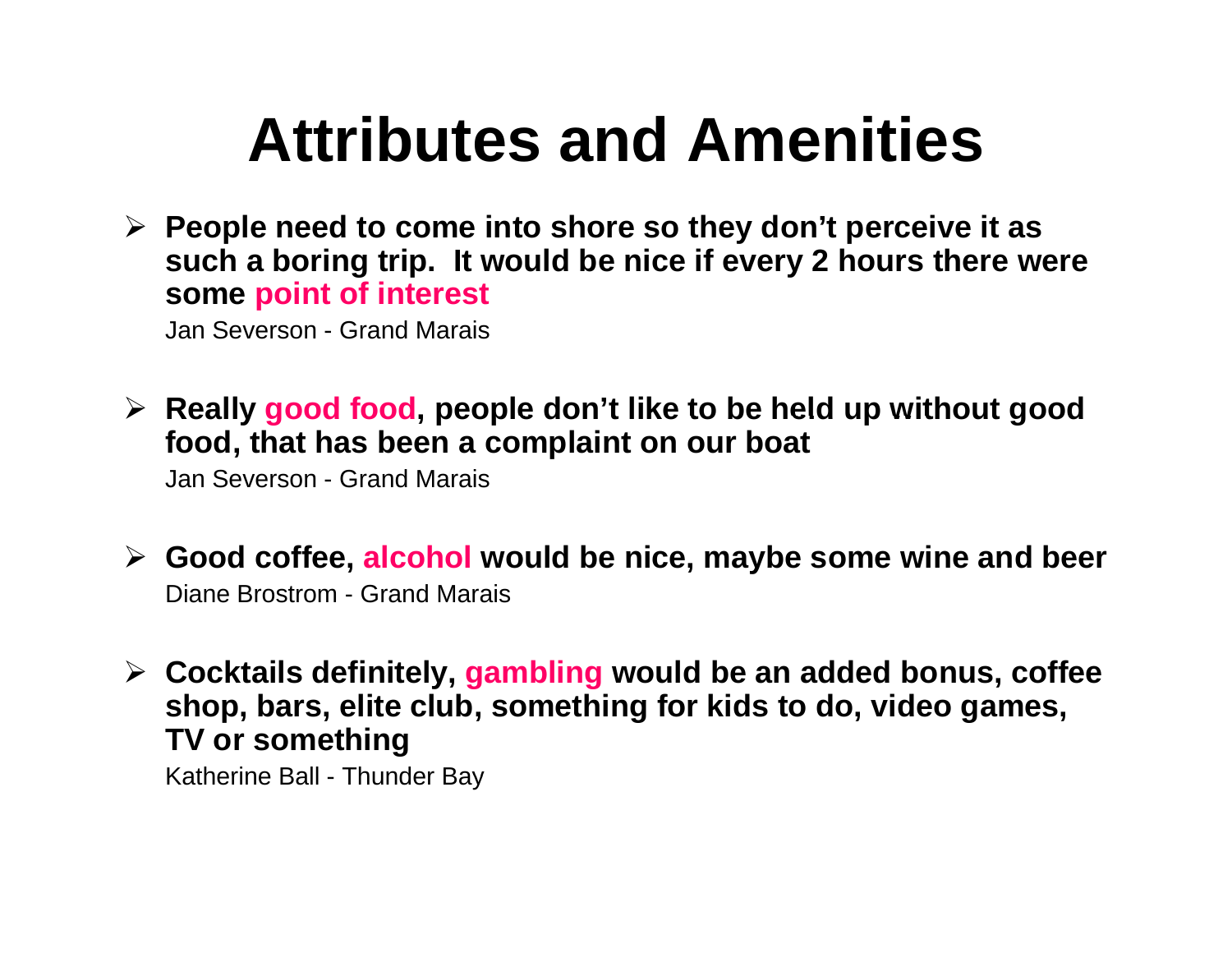## **U.S.-Canada Customs Experience**

- ¾ **We get a lot of questions about what it takes to get across the border, because they have heard rumors about passports** Diane Brostrom - Grand Marais
- $\triangleright$  We believe this decline in tourism is largely because of the **border crossing… January 2008 there will be a land passport restriction**

Katherine Ball - Thunder Ba y

¾ **To the average guy it is an educational thing, but it is an issue we are seeing today**

Tim Heney - Thunder Bay

#### ¾ **Customs in Canada in cost recovery mode**

Tim Heney - Thunder Bay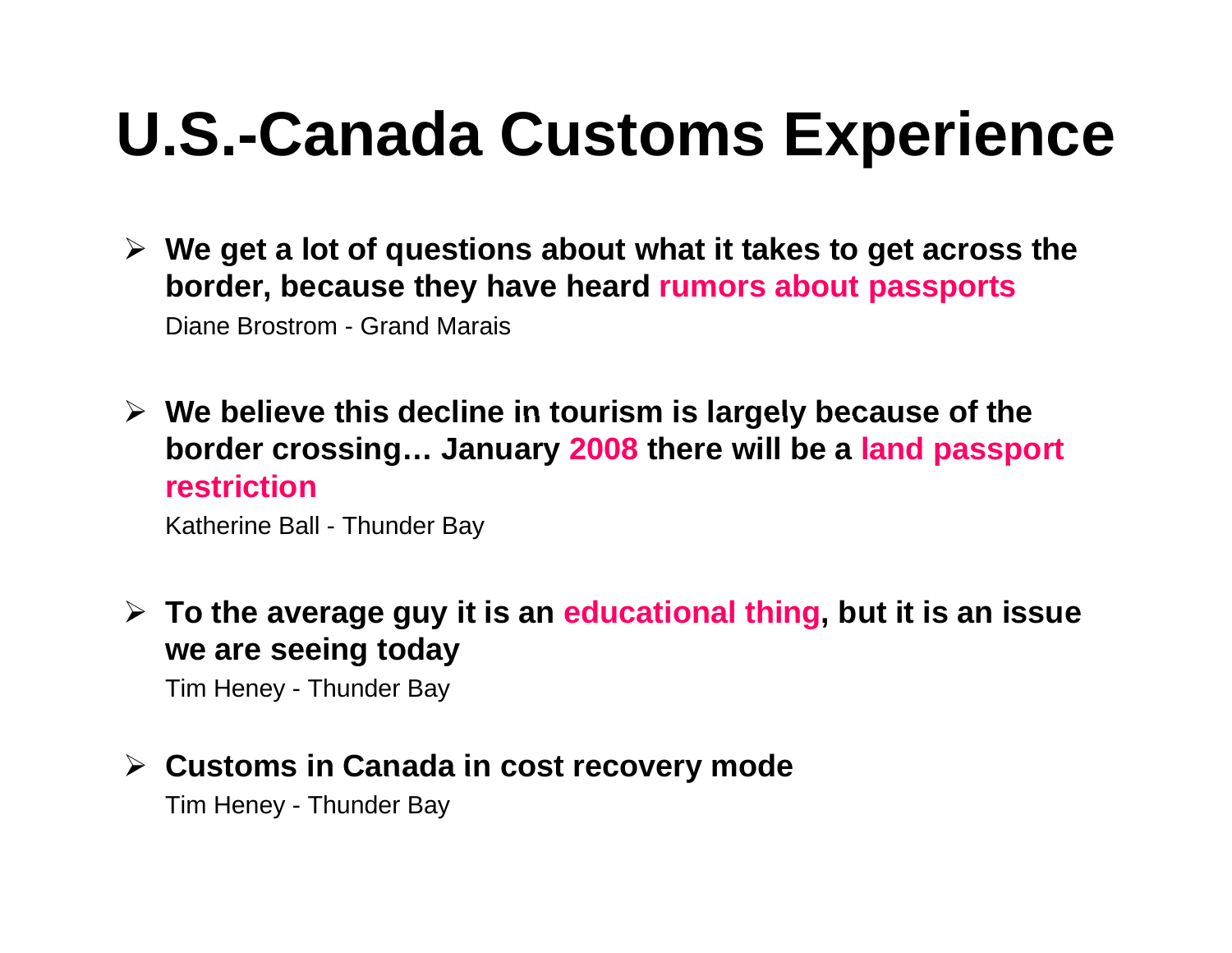#### **Price Points**

¾ **I would say 99 bucks, somewhere under a hundred, one way, the food can be extra**

Jan Severson - Grand Marais

#### ¾ **I would say \$100,y \$ ou would lose a lot at \$150 because that's \$300 for travel**

Katherine Ball - Thunder Bay

¾ **I would look at prices compared to the Chi-Cheemaun… so I think right around \$50-\$60, maybe a bit more to bring your car** Tim Heney - Thunder Bay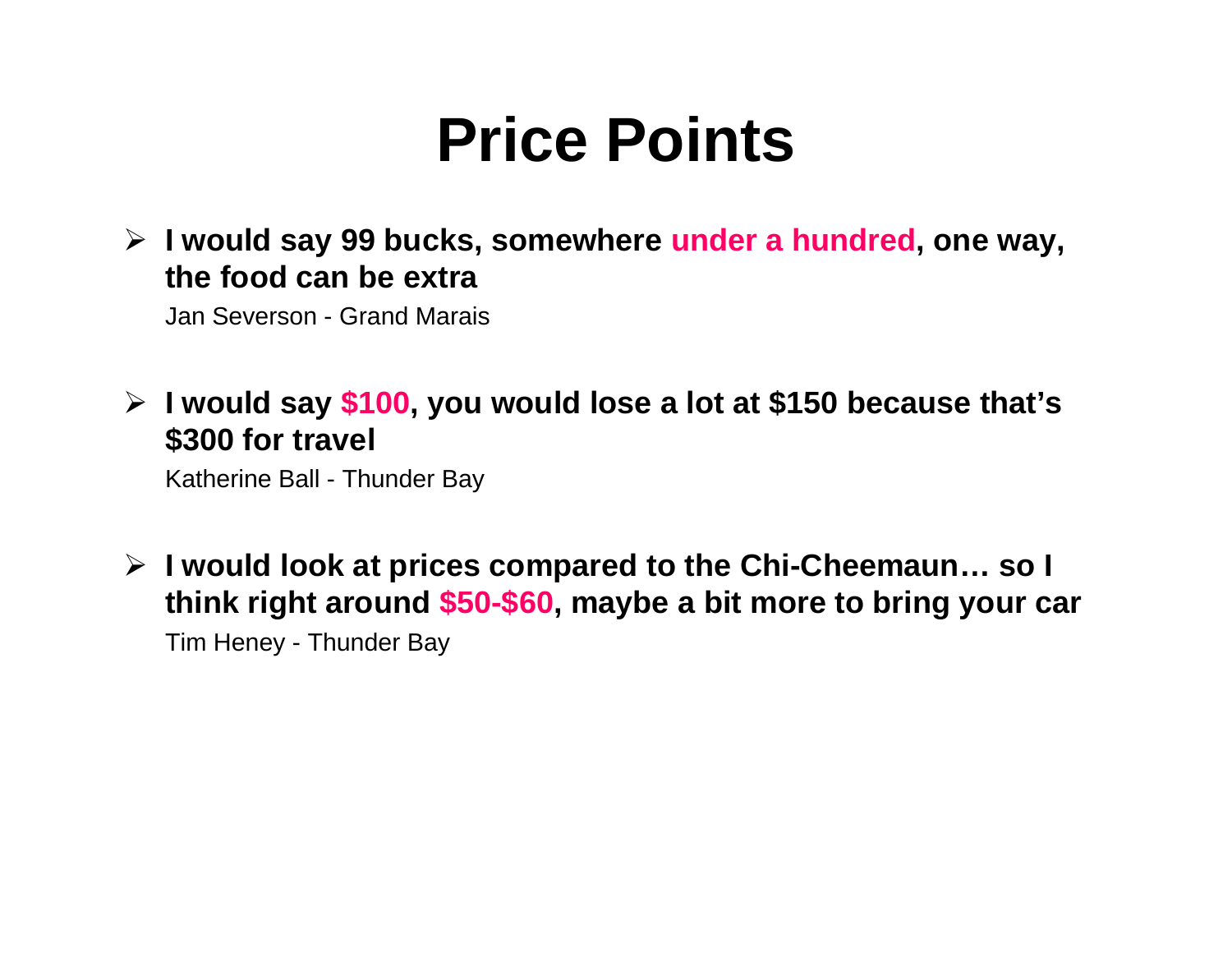# **Pilot Survey Results**

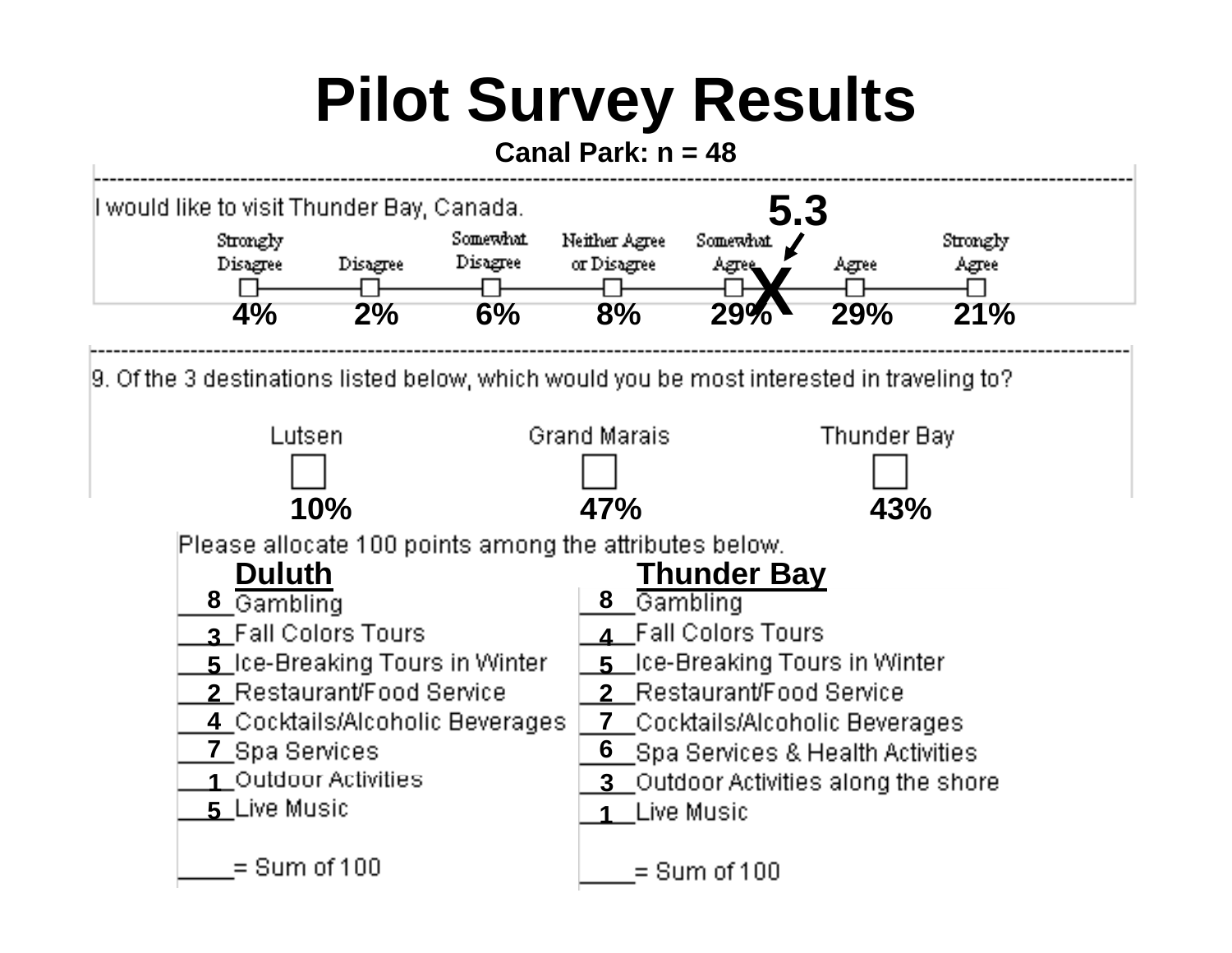# **Pilot Survey Results**

**Canal Park: n = 48 Thunder Bay: n =38**

[14. On a scale from 1 to 10 with 10 being most likely, if a ferry boat route from the Twin Ports to Thunder Bay were offered how likely would you be to ride the ferry? (Place number from 1 to 10 in box below).



 $\left|10\right\rangle$  On a scale from 1 to 10 with 10 being most likely, if a ferry boat service from Thunder Bay to Duluth, Minnesota were offered, how likely would you be to ride the ferry? (Place number from 1 to  $|10$  in box below).

### **5. 9 s.d.=3.4 Th d B M i Thun der Bay: Marina**

[11. In a typical year, how many times do you think you might ride a ferry from Thunder Bay to Duluth, Minnesota? (Place number of times in box below).

#### **1.7 s.d.=1.5 range = 0-6 Thunder Bay: Marina**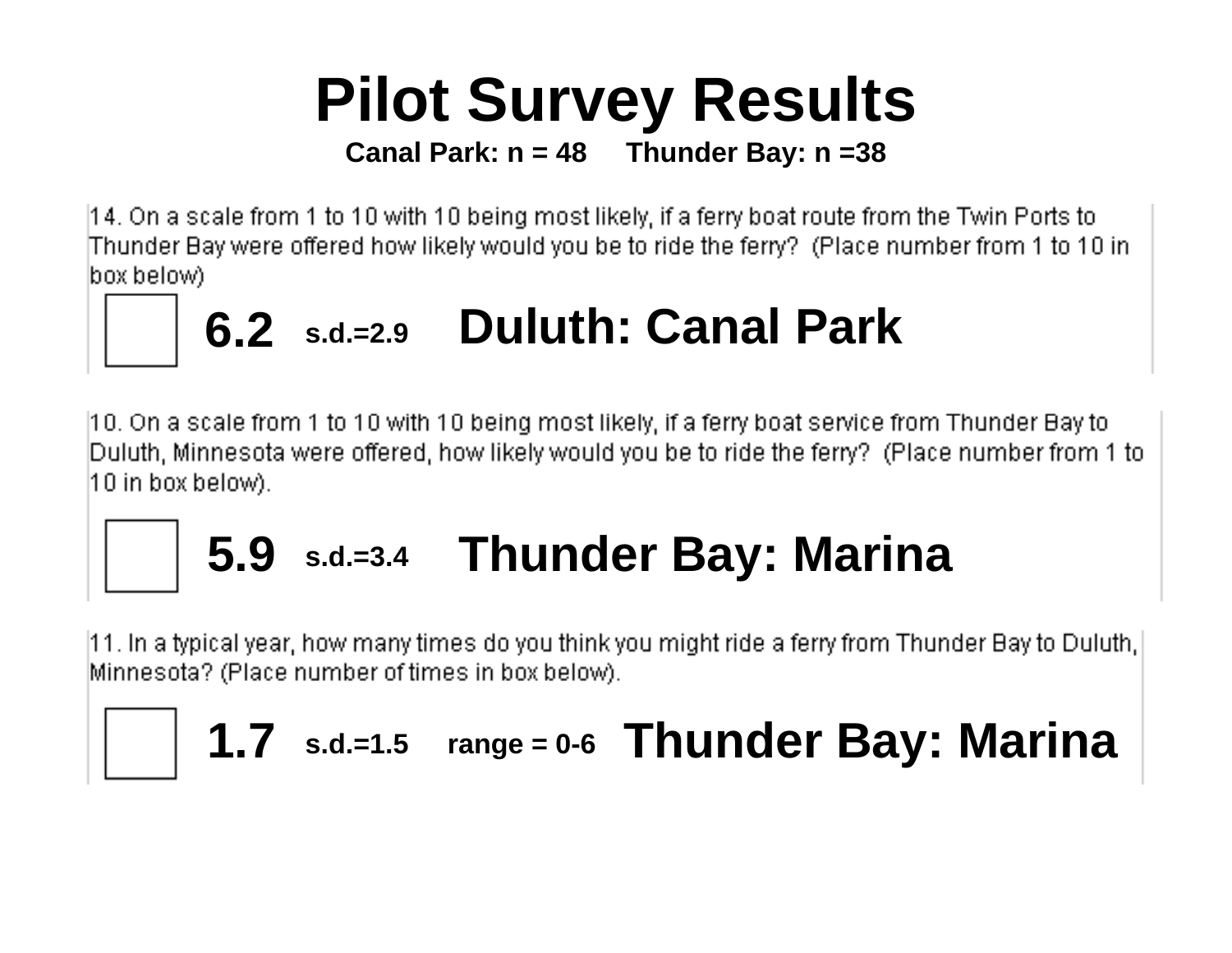# **Summary and Findings**

- ¾ The word "ferry" or "ferry boat" invokes a wide range of perceptions
- $\triangleright$  Several significant trends are emerging in the travel industry in Lake Superior north shore region
- ¾ Large proportion of tourists have a strong desire to get out on Lake Superior
- ¾ Customs and border enforcement
- ¾ Customs in Canada in cost recovery mode
- ▶ Travel experts and industry officials \$50 to \$100 for a one way trip
- ¾ Marina expansion in Thunder Bay
- $\triangleright$  Examples of profitable, unsubsidized ferry systems that run parallel to a major highway
- ¾ Focus on the passenger experience rather than being positioned as an alternative to driving a ca r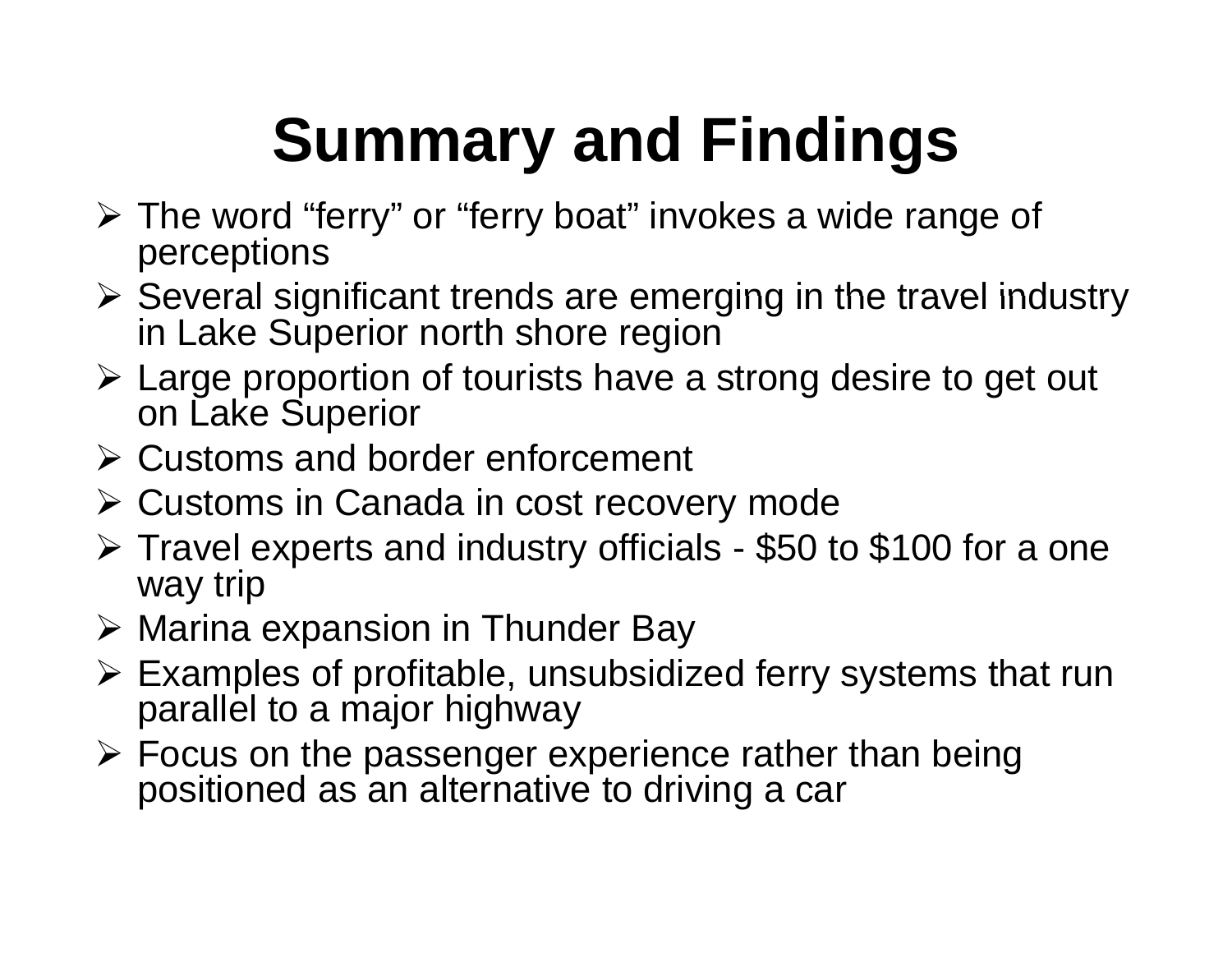